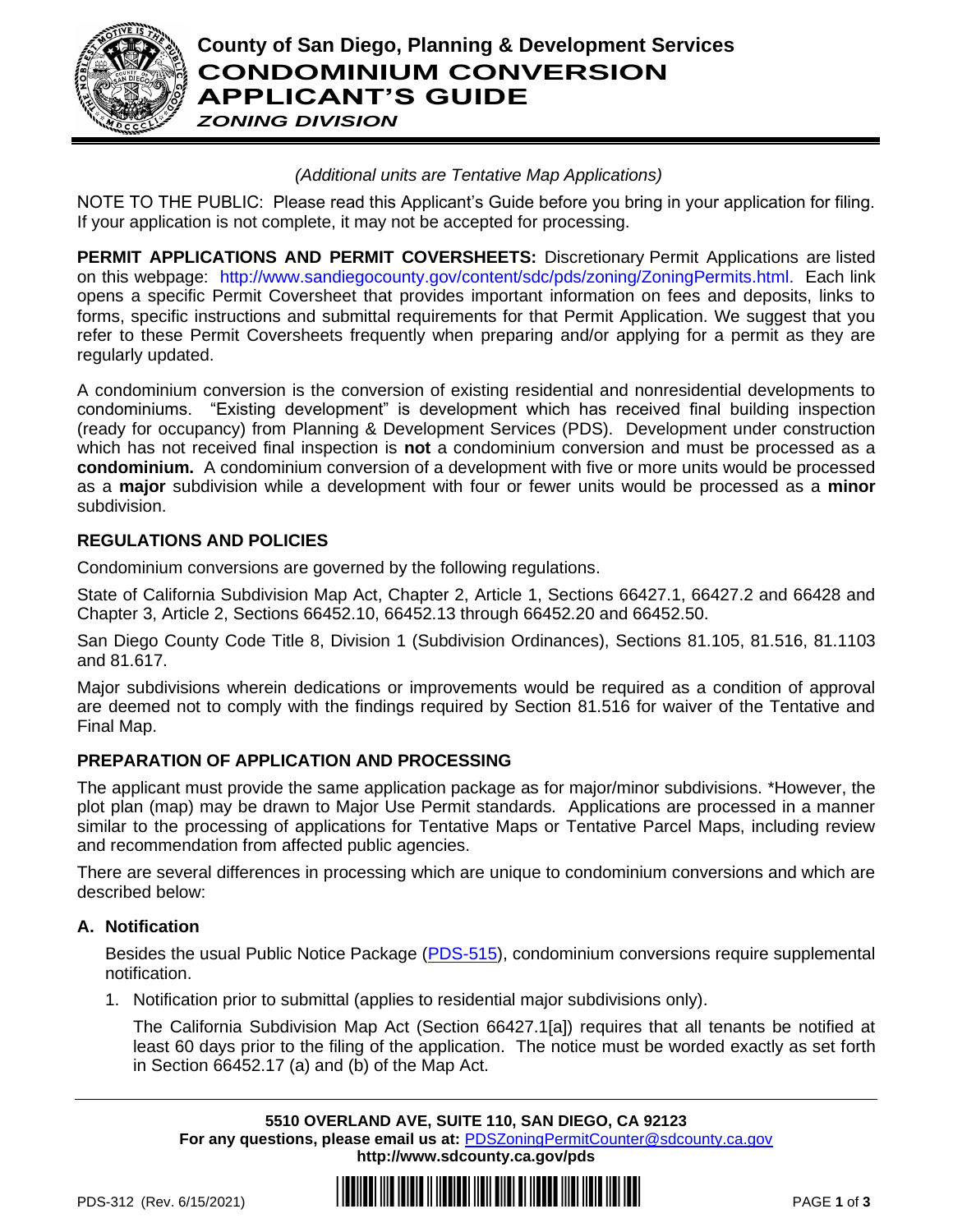

*Continued*

- 2. Submittal
	- a. Signed affidavit stating that the 60-day prior notification has been accomplished, with a sample of the notice attached. This notice may be deemed satisfied if served on the tenants by mail.
	- b. A list of the tenants living in the development at the time of application.
	- c. One set of stamped **(use** *ONLY* **USPS "Forever" stamps)** and addressed envelopes for each apartment unit. Planning & Development Services will supply the return address.

## **B. Environmental Impact**

Applications for both major and minor condominium conversions may be found to be categorically exempt from the environmental review process pursuant to Section 15301, Class 1(K) of the California Environmental Quality Act (CEQA).

#### **C. General Plan Conformance**

Condominium conversions are not subject to findings of conformance to the General Plan, pursuant to Section 66427.2 of the Map Act.

#### **D. Content of the Plot Plan**

#### **A condominium conversion plan shall show the following:**

- 1. All existing structures including the number of units per building.
- 2. Recreational facilities such as swimming pools and accessory structures.
- 3. Circulation including parking spaces, driveways and walkways.
- 4. Trash areas.
- 5. A note showing a tabulation of the number of dwelling units by the number of bedrooms (e.g., 24 two-bedroom units). This tabulation is necessary to determine parking requirements which are based upon the number of bedrooms. See Zoning Ordinance Sections 6750 through 6799, Parking Regulations, for further information.

Based upon previous staff experience in processing condominium conversions, it is recommended that the plan be prepared using information based upon an on-site survey. Original building plans may not accurately depict the existing location of structures and parking. Be sure that dimensions of structures and setbacks are accurate and truly show existing conditions.

6. Height, setbacks, parking, and open space requirements.

#### **E. Conditions**

The following conditions will be added to the Certificate of Compliance or Resolution of Approval as applicable:

- 1. Section 81.105 of the Subdivision Ordinance specifies that all residential and non-residential condominium conversions, except residential mobilehomes developments, shall be conditioned to require that the applicant:
	- (a) Submit evidence to Planning & Development Services that each of the tenants of the proposed condominium has been or will be given: (a) 180 days written notice of intention to convert prior to termination of tenancy due to the conversion or proposed conversion; (b) notice of an exclusive right to contract for the purchase of their respective units upon the same terms and conditions that such units will be initially offered to the general public or terms more